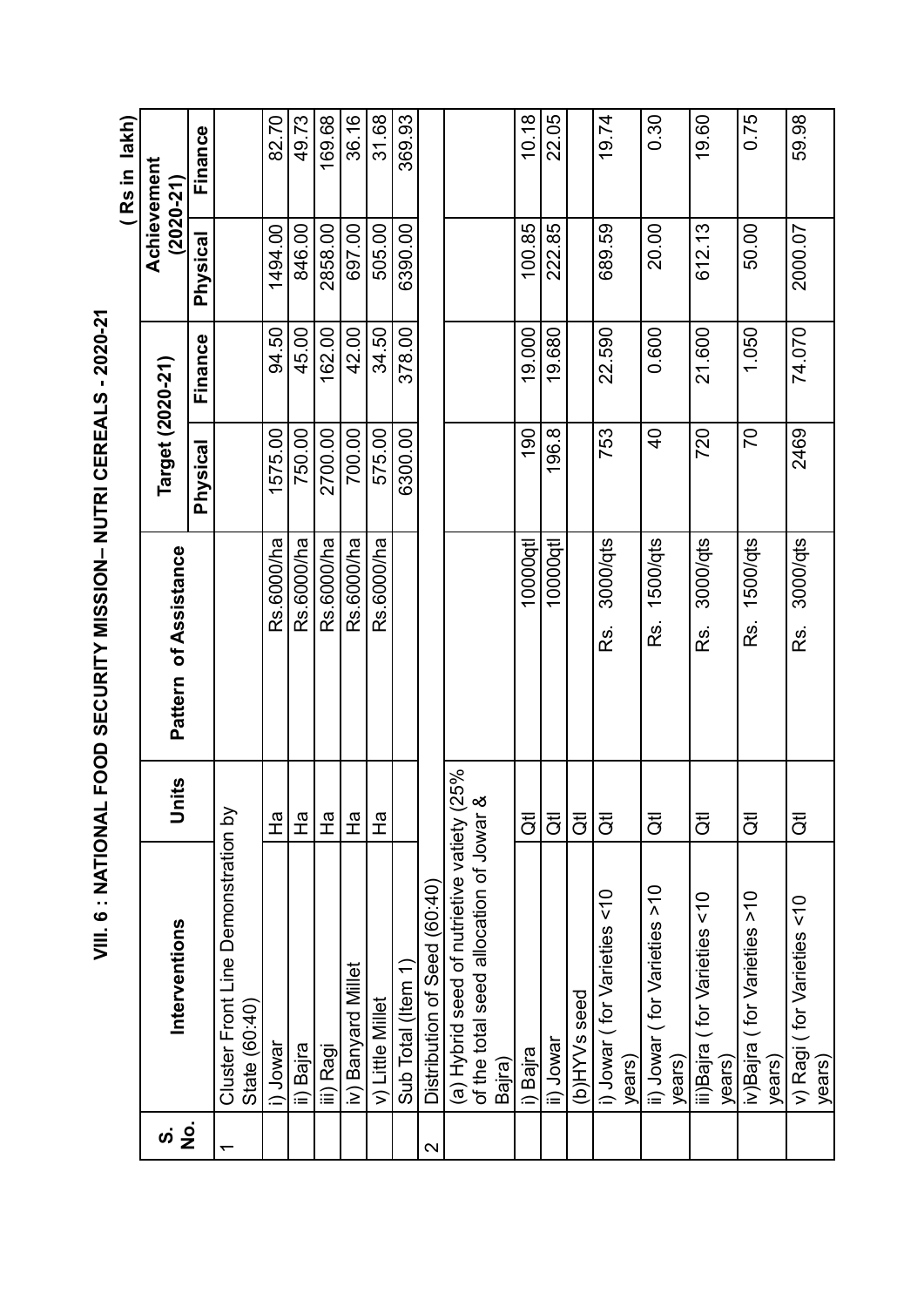VIII. 6 : NATIONAL FOOD SECURITY MISSION- NUTRI CEREALS - 2020-21 **VIII. 6 : NATIONAL FOOD SECURITY MISSION– NUTRI CEREALS - 2020-21**

(Rs in lakh) **( Rs in lakh)**

| <u>က</u> | Interventions                                        | nits<br>う      | Pattern of Assistance | Target (2020-21) |         | $(2020 - 21)$   | Achievement |
|----------|------------------------------------------------------|----------------|-----------------------|------------------|---------|-----------------|-------------|
| <u>ة</u> |                                                      |                |                       | Physical         | Finance | <b>Physical</b> | Finance     |
|          | vi) Ragi (for Varieties >10<br>years)                | $\overline{d}$ | Rs. 1500/qts          | 514              | 7.710   | 715.82          | 10.73       |
|          | vii) Small Millets                                   | ਨੋਂ            |                       |                  |         |                 |             |
|          | c) Banyard Millets (for Variet-<br>$ies < 10$ years) | $\overline{5}$ | 3000/qts<br>Rs.       | 540              | 16.200  | 416.89          | 12.56       |
|          | d) Banyard Millets (for Variet-<br>$ies$ >10 years)  | ਰੋ             | 1500/qts<br>Rs.       | 160              | 2.400   | 119.35          | 1.79        |
|          | Sub Total (Item 2(b))                                | ਨੋਂ            |                       | 5266             | 146.220 | 4683.87         | 125.46      |
|          | Total for item $2(a)$ & $2(b)$                       |                |                       | 5750             | 184.900 | 4947.57         | 157.71      |
| က        | Certified Seed Production of HYVs                    |                |                       |                  |         |                 |             |
|          | seeds by State <10 years old varieties<br>(60:40)    |                |                       |                  |         |                 |             |
|          | i) Jowar                                             | ਹੋਂ            | 3000/qts<br>Rs.       | 1626.00          | 48.78   | 1535.17         | 45.19       |
|          | ii) Bajra                                            | ਹੋਂ            | 3000/qts<br>Rs.       | 1284.00          | 38.52   | 1138.90         | 34.58       |
|          | iii) Ragi                                            | $\overline{c}$ | 3000/qts<br>Rs.       | 2875.00          | 86.55   | 2663.40         | 78.71       |
|          | iv) Barnyard Millet                                  | ਰੋਂ            | 3000/qts<br>œ.        | 575.00           | 17.25   | 485.84          | 14.54       |
|          | Sub Total (Item 3)                                   |                |                       | 6360.00          | 191.10  | 5823.31         | 173.02      |
| 4        | Integrated Nutrient Manage-<br>ment (INM) (60:40)    |                |                       |                  |         |                 |             |
|          | i) Micro Nutrient                                    | 운              | Rs. 500/ha            | 20000.00         | 100.00  | 19430.70        | 90.09       |
|          | ii) Bio-fertilizer                                   | 오<br>도         | 300/ha<br><u>ര്.</u>  | 15000.00         | 45.00   | 28359.80        | 52.12       |
|          | Sub total (Item 4)                                   |                |                       | 35000.00         | 145.00  | 41790.50        | 142.21      |
| 5        | Integrated Pest Management<br>$(1PM)-(60.40)$        |                |                       |                  |         |                 |             |